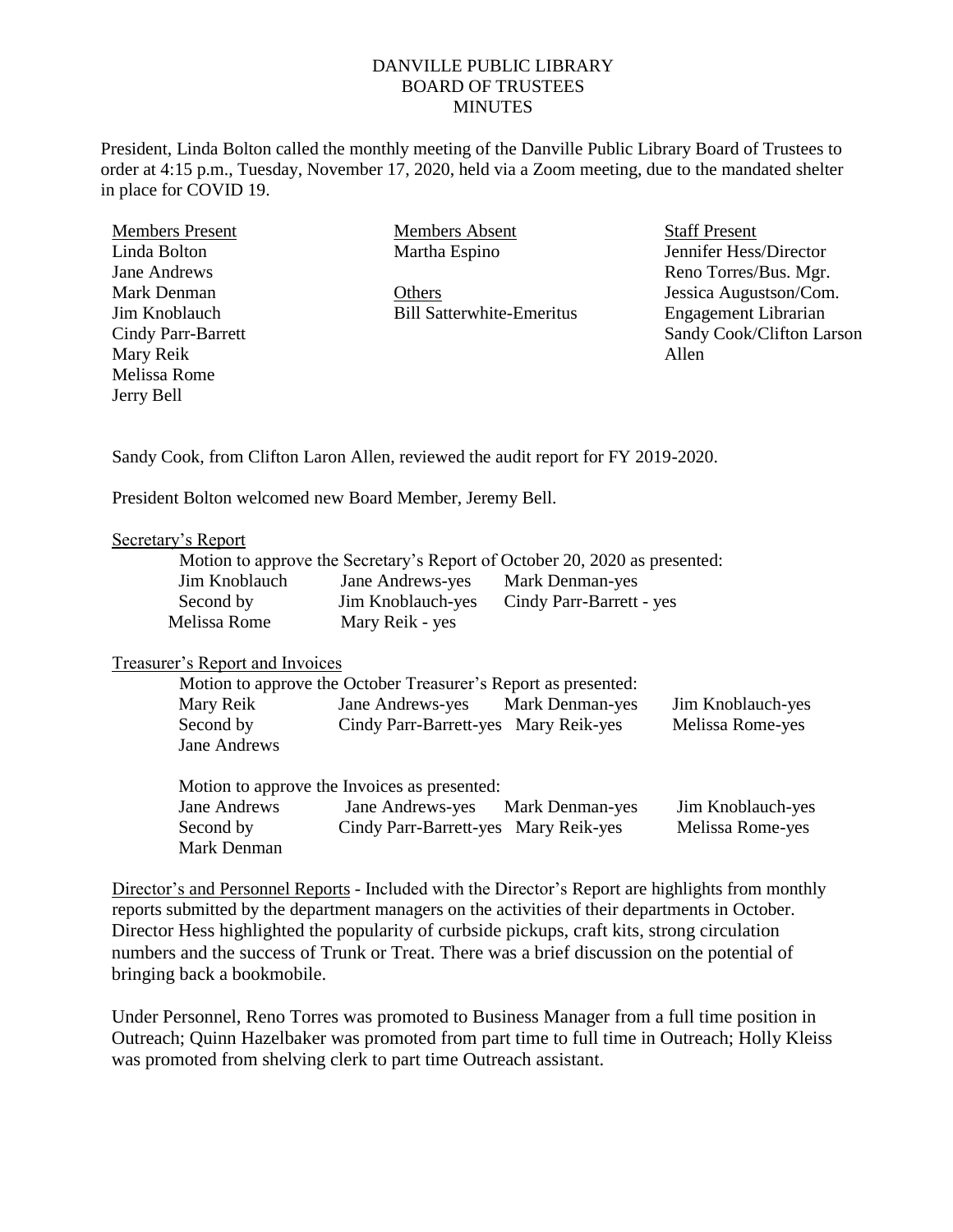Page 2 November 17, 2020 Board Minutes

Highlights from Staff Committee Meetings:

Collection Development: Fiction books and Non-Fiction books were ordered for the Adult Collection. The majority of the books were ordered based on new bestsellers and positive reviews from Library Journal, Booklist and Publishers Weekly with additional books ordered to offer updated information to replace what was in outdated weeded books.

Building committee (staff): The Building Committee had no actions to present. The Building Committee's next meeting will be held on Tuesday, December 8, 2020, at 4:15 p.m. Phase 4; Online; Phase 5: Second Floor Conference Room.

Programming: Lisa's committee discussed "Adulting 101" programs and methods to evaluate effectiveness of programs.

Strategic Planning: Johnson's committee discussed strengths, weakness, opportunities and threats. There were three main areas that were identified as goals for the library: Performing, Expanding, and Innovating.

## Committee Reports

Finance Committee – Committee Chair Jim Knoblauch reported there were two action items which were approved:

The Danville Public Library Board accepted the proposal from DACC to host a staff training called Workplace Culture Reset Workshop in the amount of up to \$6,575 from the Professional Services line item.

| Motion to approve: |                                      |                 |                   |
|--------------------|--------------------------------------|-----------------|-------------------|
| Mark Denman        | Jane Andrews-yes                     | Mark Denman-yes | Jim Knoblauch-yes |
| Second by          | Cindy Parr-Barrett-yes Mary Reik-yes |                 | Melissa Rome-yes  |
| Melissa Rome       |                                      |                 |                   |

The Danville Public Library Board approved the purchase of the Raven Pro Document Scanner for use by staff and eventually patrons with \$650 in funds for the purchase to come from the Technology Fund of the Building Fund.

Motion to approve as presented:

| Mary Reik    | Jane Andrews-yes                     | Mark Denman-yes | Jim Knoblauch-yes |
|--------------|--------------------------------------|-----------------|-------------------|
| Second by    | Cindy Parr-Barrett-yes Mary Reik-yes |                 | Melissa Rome-yes  |
| Jane Andrews |                                      |                 |                   |

Items of Information:

Committee Chair Knoblauch and Director Hess shared two items of information:

Letters from Secretary of State Jesse White, awarding the library two grants.

- The PPE Reimbursement grant for \$490 reimburses the library for costs for PPE associated with the pandemic.
- The Digital Network Access grant for \$2,985 will cover the equipment costs to extend and strengthen the WI-Fi signal from the library building.